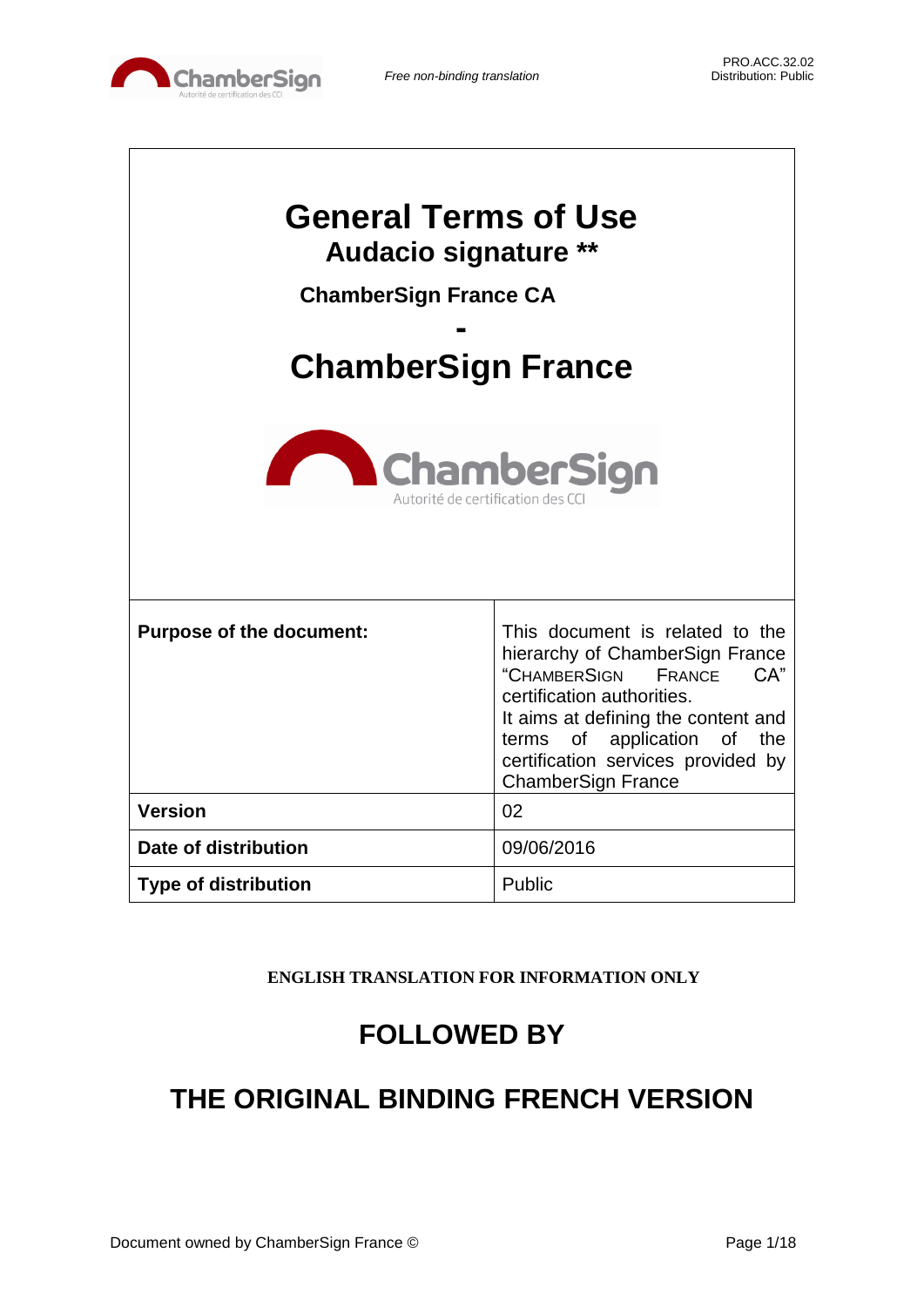

# **CONTENTS**

## **ENGLISH TRANSLATION FOR INFORMATION ONLY**

| 1.               | <b>INTRODUCTION</b>                                       | 3                  |
|------------------|-----------------------------------------------------------|--------------------|
| $\overline{2}$ . | <b>DEFINITIONS</b>                                        | 3                  |
| 3 <sub>l</sub>   | <b>PURPOSE</b>                                            | 5                  |
| 4.               | <b>CONTACT</b>                                            | $\overline{5}$     |
| 5.               | <b>TERM - APPLICATION</b>                                 | 5                  |
| 6.               | REQUESTS FOR CERTICATES AND RENEWALS                      | $\overline{5}$     |
| 6.1              | REGISTRATION OF CERTIFICATE APPLICATION FILES             | 5                  |
| 6.2              | <b>VERIFICATION OF THE REQUEST</b>                        | 5                  |
| 6.3              | <b>REJECTION OF THE REQUEST</b>                           | 6                  |
| 6.4              | <b>ISSUANCE OF THE CERTIFICATE</b>                        | 6                  |
| 6.5              | <b>ACCEPTANCE OF THE CERTIFICATE</b>                      | 6                  |
| 6.6              | <b>ASSISTANCE</b>                                         | 7                  |
| 6.7              | <b>RENEWAL</b>                                            | $\overline{7}$     |
| 6.8              | AMENDMENT OF THE CERTIFICATE                              | $\overline{7}$     |
| 6.9              | <b>CERTIFICATION UNBLOCKING</b>                           | $\overline{7}$     |
| 7.               | <b>CONDITIONS FOR USING CERTIFICATES AND RESTRICTIONS</b> | 8                  |
| 8.               | <b>CERTIFICATE VERIFICATION PROCEDURE</b>                 | 8                  |
| 9.               | <b>REVOCATION OF THE CERTIFICATE</b>                      | $\overline{\bf 8}$ |
| 10.              | <b>CHAMBERSIGN'S OBLIGATIONS</b>                          | 9                  |
| 11.              | <b>CLIENT'S OBLIGATIONS</b>                               | 10                 |
| 12.              | <b>HOLDER'S OBLIGATIONS</b>                               | 11                 |
| 13.              | <b>OBLIGATIONS OF CERTIFICATE USERS</b>                   | 12                 |
| 14.              | PRICE AND PAYMENT                                         | 12                 |
| 13.1.            | <b>PRICE</b>                                              | 12                 |
| 13.2.            | <b>INVOICING</b>                                          | 13                 |
| 15.              | <b>LIABILITY</b>                                          | 14                 |
| 16.              | <b>INSURANCE</b>                                          | 15                 |
| 17.              | <b>CONFIDENTIALITY</b>                                    | 15                 |
| 18.              | <b>INTELLECTUAL PROPERTY</b>                              | 15                 |
| 19.              | PERSONAL DATA                                             | 16                 |
| 20.              | <b>TERMINATION OF THE SUBSCRIPTION</b>                    | 16                 |
| 21.              | <b>CONSERVATION</b>                                       | 17                 |
| 22.              | <b>NULLITY</b>                                            | 17                 |
| 23.              | <b>ENTIRE AGREEMENT</b>                                   | 17                 |
| 24.              | <b>DISPUTE SETTLEMENT - JURISDICTION - APPLICABLE LAW</b> | 17                 |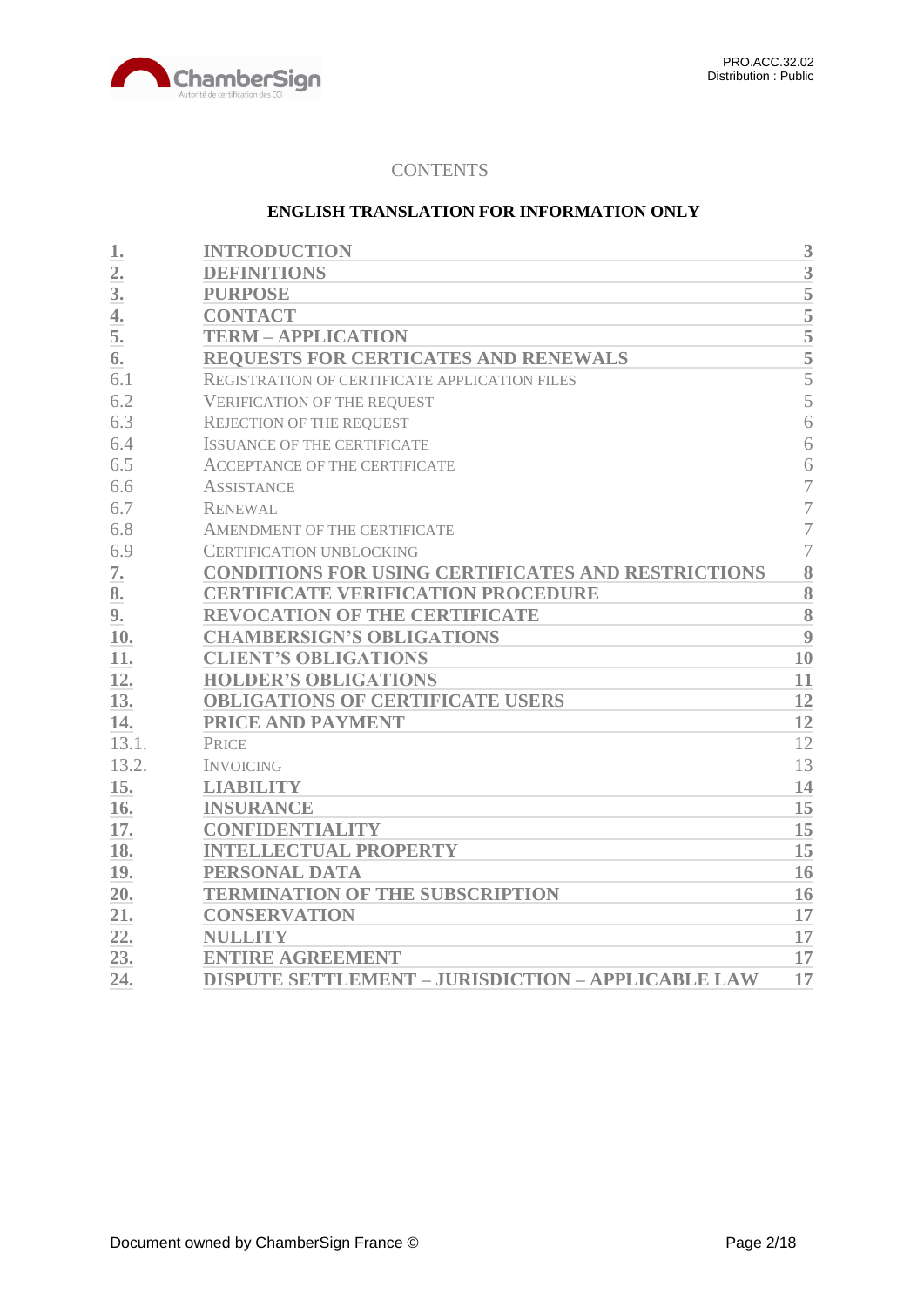

# <span id="page-2-0"></span>**1. INTRODUCTION**

1. ChamberSign France provides its Client and its Legal Representative, the Holder and the Certificate User with certification services.

2. Any use of the services offered implies the consultation and unreserved acceptance of these General Terms.

3. The Client, its Legal Representative, the Holder and the Certificate User acknowledge that they have read, understood and approved these General Terms and the CP of the Audacio Certificate Signature \*\* Certificate of ChamberSign France CA 1.2.250.1.96.1.7.2.1.2, accept their content in full and acknowledge that they are bound by all of their provisions.

4. The Client, its Legal Representative, the Holder and the Certificate User acknowledge that they have the necessary skills and means for using the Certificates.

5. The Client, its Legal Representative, the Holder and the Certificate User acknowledge that they are aware of the type, purpose and terms of using the Certificates and have claimed and obtained the information required for using the Certificates in full knowledge of the facts.

# <span id="page-2-1"></span>**2. DEFINITIONS**

6. The terms defined below shall have the following meanings between the parties:

- "User Application": means the application services using Certificates issued by ChamberSign France for purposes of signature of the Holder;

- "Authentication": means the process which purpose is to verify the identity claimed by a person or a machine (hereinafter an "Entity")

- "Certification Authority" or "CA": means "ChamberSign France" the legal entity which, within an electronic certification service provider (CSP), is in charge, in the name and under the latter's liability, of applying a Certification policy and has the capacity to issue electronic Certificates in relation to this Certification policy. "ChamberSign France" is a Certification Authority qualified in article 7 of decree no. 2001-272 of  $30<sup>th</sup>$  March 2001 taken as application of article 1316-4 of the French Civil Code and regarding electronic signatures;

- "Delegated Certification Authority" or "AED": means one of the components of the IGC, approved by the CA, intervening to register Certificate requests, during the realisation of the one on one interview with the Holder and the delivery of the key physical medium;

**-** "Key Pair": means the couple of keys made up of one Public Key and one Private Key, generated in relation to a PKI-type of infrastructure (technical solutions based on Public-key cryptography);

**-** "Registration Office" or "RO": means one of the components of the IGC, approved by CA, intervening to check the identification information of the future Holder of a Certificate, as well as other specific attributes, before transferring the corresponding request to the appropriate KMI department;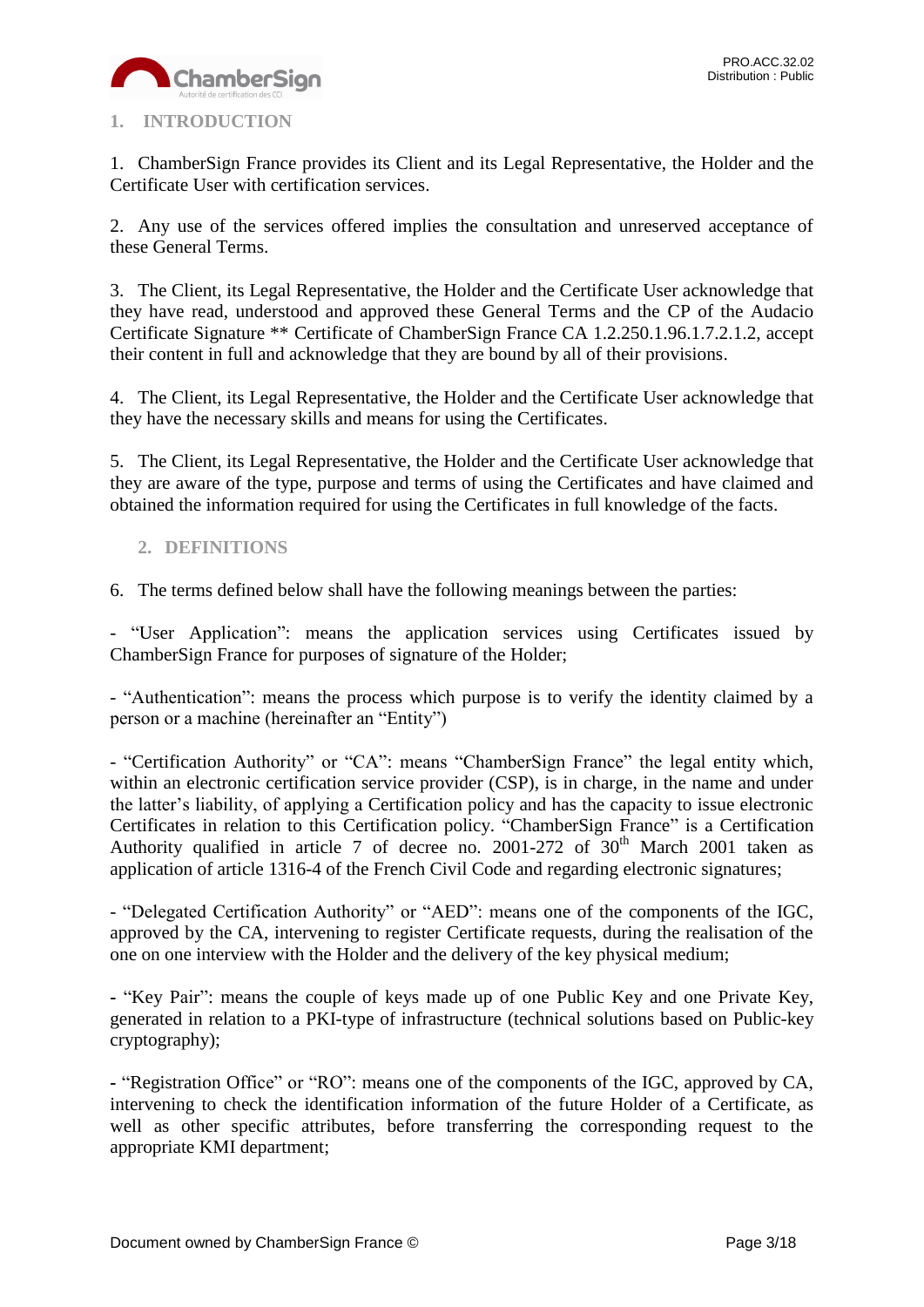

- "Certificate": means the electronic file certifying that a key pair belongs to the Holder or to the material element or software identified in the Certificate. The Certificate is signed by the Certification Authority;

- "Private Key": means a mathematical algorithm the Holder has to retain secretly;

- "Public Key": means a mathematical key disclosed and used to check a data received signature;

- "Client" means the Entity contracting with ChamberSign France to obtain an Audacio Certificate Signature \*\*. Any obligation binding the Client shall also bind its Legal Representative, the Certification Representative and the Holder;

- "Compromise": means the disclosure or suspected disclosure or loss of confidential informations as a result of infringing a security measure and leading to a possible loss in confidentiality and/or integrity of the data in question;

- "General Terms of Use" or "GTU": means the General Terms of Use herein.

**-** "Confidential Data": means together the Certificate Private Key, the withdrawal code and the activation code of the Private Key, which are the holder's strictly personal data which should absolutely be kept secret;

- "Entity": means the administrative authority or company defined broadly, i.e. also privatelaw legal entities such as associations;

- "Key Management Infrastructure" or "KMI": means the series of components, functions and processes devoted to managing cryptographic keys and their certificates used by trustworthy services;

- "LAR": means the list of Certification Authority revoked Certificates;

- "CRL": means the certificate revocation list;

- "Certification Representative" : means the person designated by the Client's Legal Representative to gather the documents necessary for the Certification requests, to realise the one on one interview with the Holders et to execute Certificate Revocation requests.

- "OID": means the object identifier identifying the Certification Authority's Certification Policy;

**-** "Certification Policy" or "CP" : means the series of rules and exigencies, identified by a name (OID), defining the standards with which ChamberSign France complies in relation to these terms and indicating the applicability of a Certificate to a particular community and/or to a class of applications with shared security standards;

- "Holder" : means the physical person identified in the Certificate as holder of the Private Key corresponding to the Public Key within this Certificate;

- "Legal Representative": means the Client's legal representative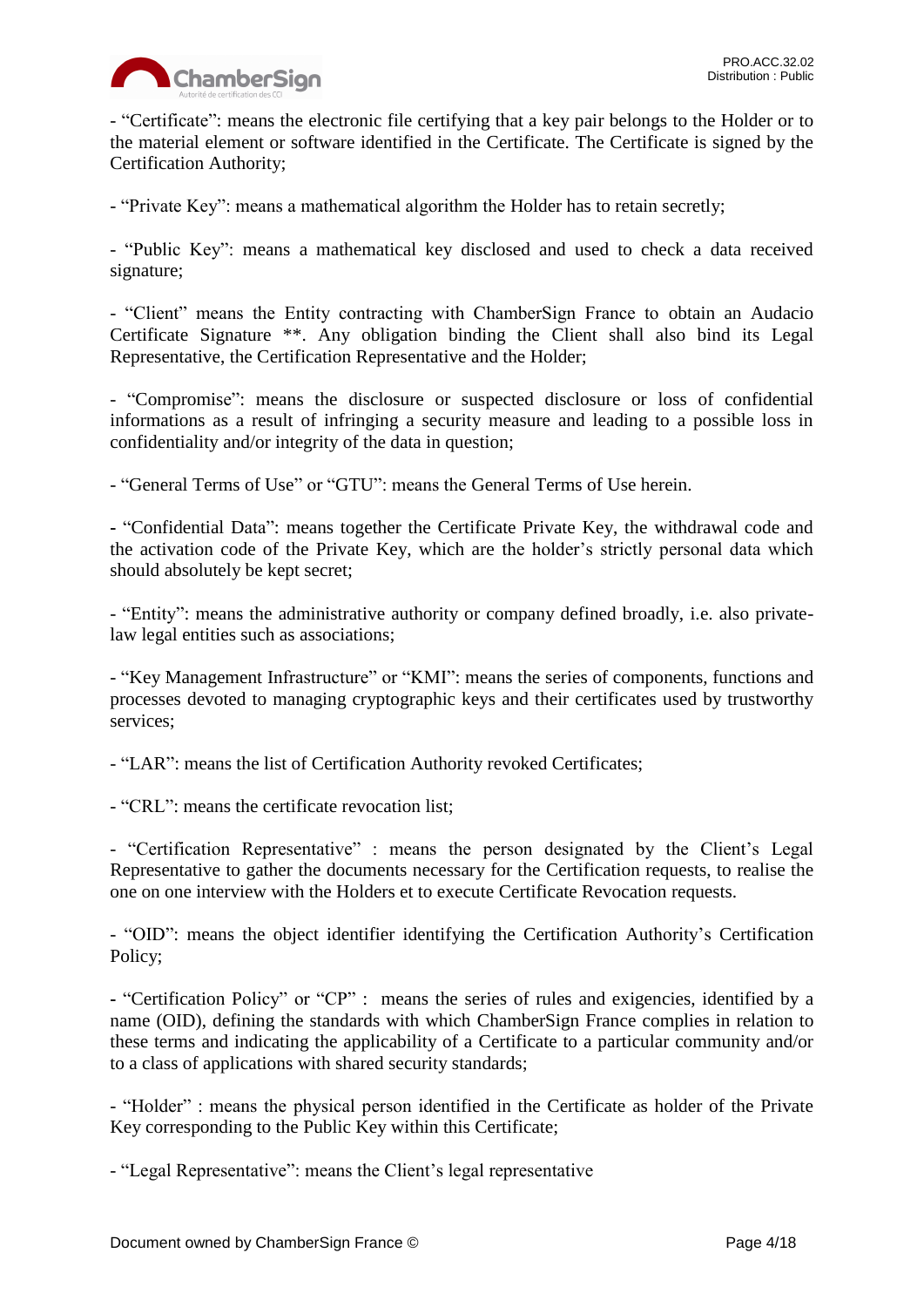

**-** "Revocation": means the action which aims at ceasing the validity of the certificate which has been revoked is recorded on the CRL;

**-** "Electronic Signature": means the use of a reliable identification process guaranteeing its relation with the deed to which it is attached, in accordance with applicable legislation;

-"Certificate User": means the entity or private individual receiving a Certificate and who relies on it for checking an authentication value from the Holder;

<span id="page-4-0"></span>**3. PURPOSE**

7. These GTU aim at defining the terms under which the Client can use the Certificates provided by ChamberSign France as Certification Authority in accordance with it Certification Policy.

## <span id="page-4-1"></span>**4. CONTACT**

8. Any request can be addressed to ChamberSign France – 46, avenue de la Grande Armée – 75858 PARIS Cedex 17.

## <span id="page-4-2"></span>**5. TERM – APPLICATION**

9. These GTU are binding on the Client, as from their signature and, in the absence of signature, as from the first use of the Certificate, which imply full and complete acceptance of the GTU. The Client vouches for these GTU being respected by the Certificate User.

10. The GTU are concluded and shall remain binding throughout the whole lifetime of the Certificate, a three years period, renewable once, without prejudice to any updates and changes to them that ChamberSign France commits to transmit to the Client.

11. Any use of the Certificate after the amendments or updates of the GTU implies full and complete acceptance of the new GTU by the Client.

## <span id="page-4-3"></span>**6. REQUESTS FOR CERTICATES AND RENEWALS**

#### <span id="page-4-4"></span>**6.1 REGISTRATION OF CERTIFICATE APPLICATION FILES**

12. The Holder or the Legal Representative of the Client, as well as the Certification Representative may make a Certificate request by completing the Certificate request form on the ChamberSign France website: [www.chambersign.fr.](http://www.chambersign.fr/)

13. The supporting documents to be enclosed when making an initial Certificate request are specified in the subscription form.

14. The Client must send the required supporting documents by post, or present them directly to the RO.

#### <span id="page-4-5"></span>**6.2 VERIFICATION OF THE REQUEST**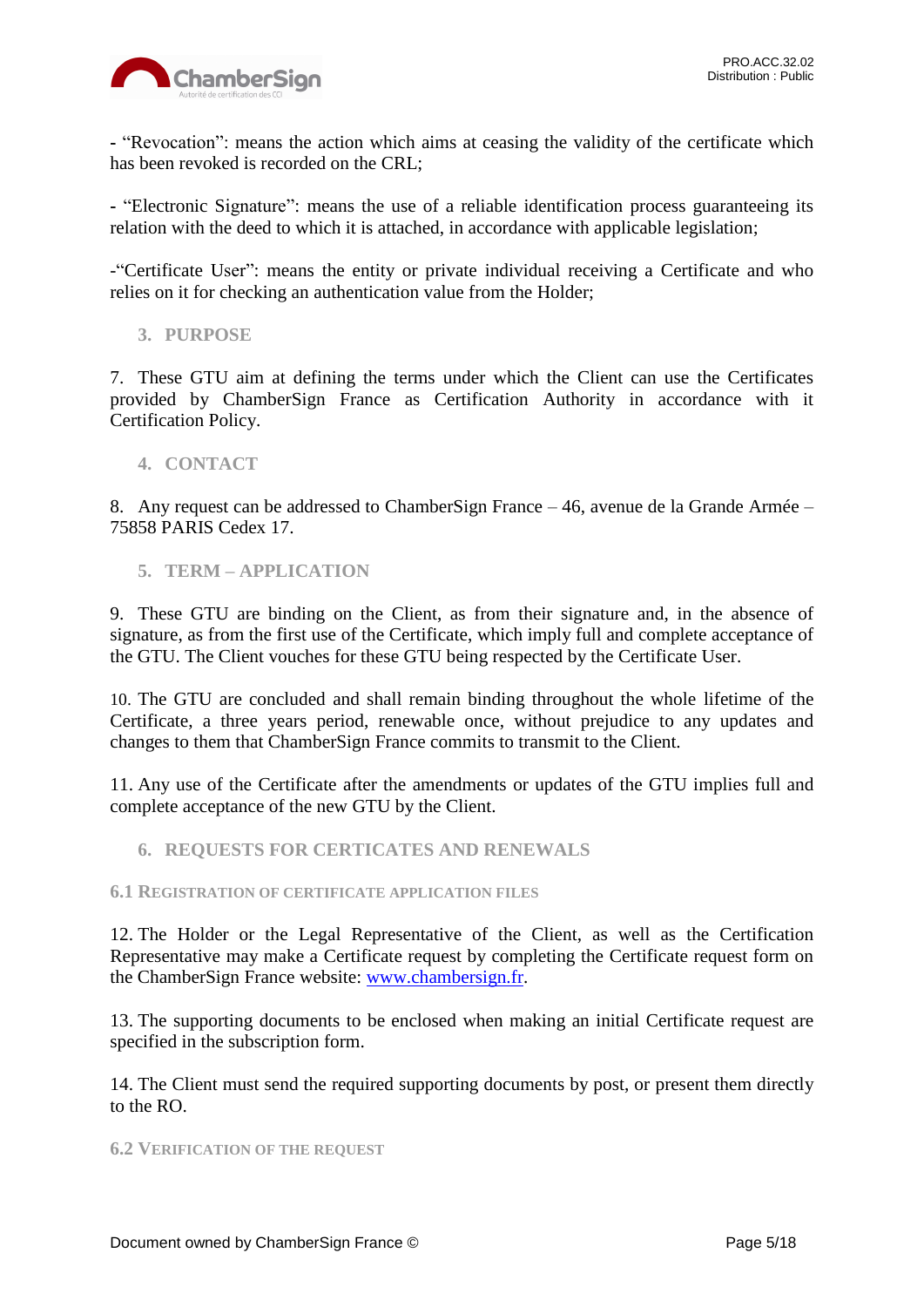

15. The RO performs the following operations:

- checks and confirms the identity of the future Holder;
- checks the coherency of the supporting documents presented;
- ensures that the future Holder is aware of the terms applicable for using the Certificate and of the GTU.

#### <span id="page-5-0"></span>**6.3 REJECTION OF THE REQUEST**

16. In the case of missing documents and after a reminder regarding the supply of these documents, the RO reserves the right to reject the certificate request.

17. It informs the Holder, the Certification Representative or the Legal Representative of the Client.

#### <span id="page-5-1"></span>**6.4 ISSUANCE OF THE CERTIFICATE**

18. After Authentication of the origin and verification of the integrity of the request sent by the RO, ChamberSign France generates the Certificate, the Holder's Key Pair, his/her Authentication mechanism and every element needed to a proper functioning of the Certificate.

19. Each certificate request is subject to a one-on-one meeting of the Holder with an RO, an agent of the AED, a ChamberSign France representative or a Certification Representative.

20. The availability of the Certificates issued by ChamberSign France after the registration process gives rise to the issue of an availability notice via email sent to the Holder who should follow the instructions set out in the said message in order to withdraw them.

21. The Audacio Certificate Signatures \*\* Certificates are generated on IAS ECC physical mediums.

22. The physical media and ChamberSign France Certificates are collected from the RO, the AED, the Certification Representative or a ChamberSign France representative within two months following receipt of the message informing the Holder of the availability of the **Certificates** 

23. ChamberSign France reserves the right to abandon the Certificate issuance process if the Holder has not come forward to collect his/her Certificate two months after the said message.

#### <span id="page-5-2"></span>**6.5 ACCEPTANCE OF THE CERTIFICATE**

24. Following its withdrawal, the Holder must test his/her Certificate by using the service provided for this purpose on the ChamberSign France website.

25. The Holder is required to inform ChamberSign France of any inaccuracy or fault in the Certificate within seven business days following the collection of the Certificate, in order for the latter to be revoked and a new one provided.

26. Once the aforementioned period is past, the holder is deemed to have tested and accepted his/her Certificate as from its first use.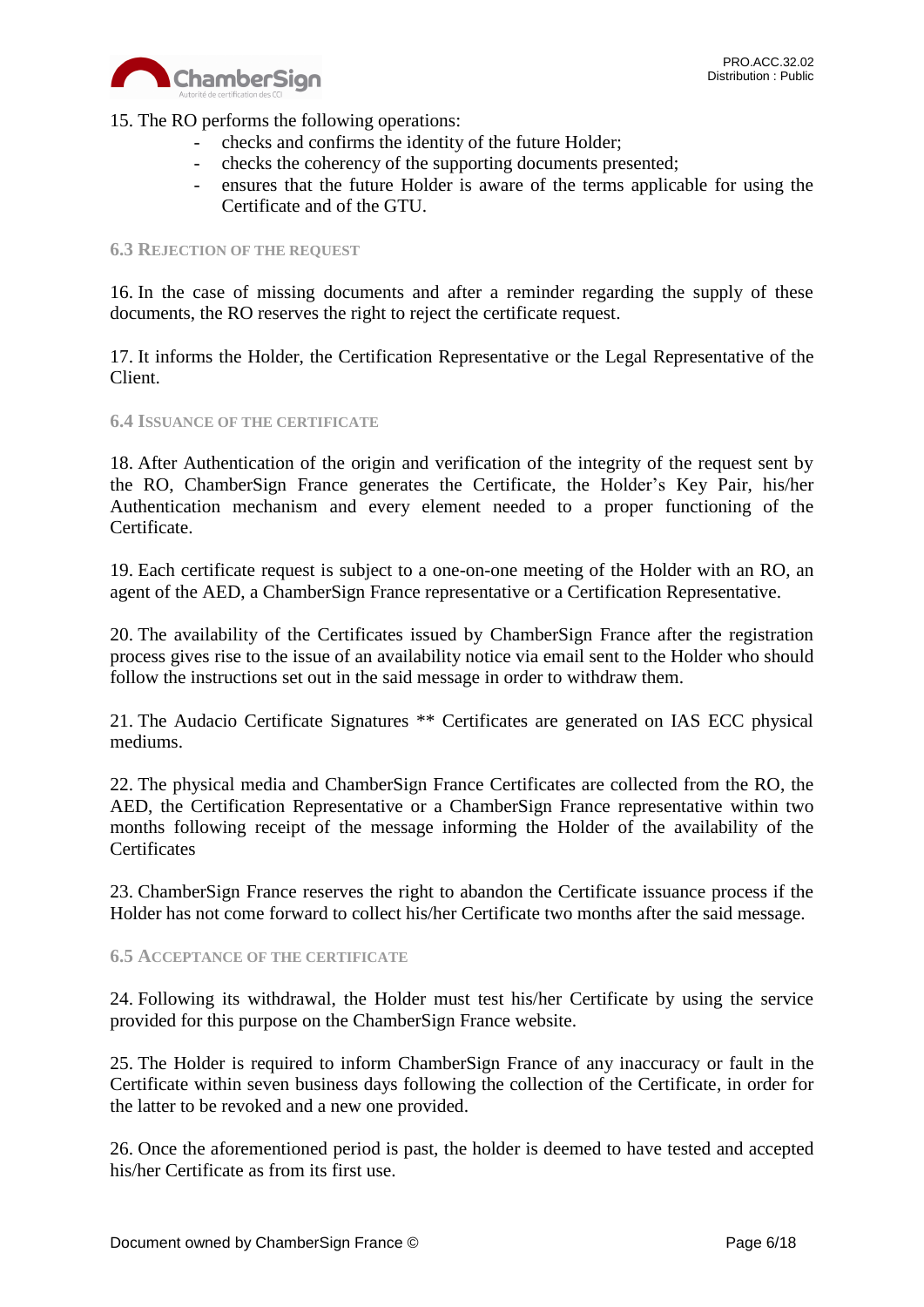

#### <span id="page-6-0"></span>**6.6 ASSISTANCE**

27. In order to assist the Holder, technical instructions on using the Certificate are delivered to him/her during the one-on-one meeting and a telephone assistance or hot line is available on 08 92 23 02 52 (0.34 Euros incl. taxes per minute in Metropolitan France only) from 9a.m. to noon and from 2p.m. to 5p.m., on business days.

28. A tutorial and a FAQ section are available on the ChamberSign France website at the following address: [http://www.chambersign.fr.](http://www.chambersign.fr/)

#### <span id="page-6-1"></span>**6.7 RENEWAL**

29. The renewal of an expired Certificate necessitates that all supporting documents that are no longer valid or that have been modified shall be provided again according to the subscription form. All Holders are warned by email of the upcoming expiry of their Certificate. If he wishes to renew it, the Holder sends a renewal requests on the ChamberSign France website before the expiration date.

30. The renewal of a Certificate implies the renewal of the corresponding Key Pair and the modification of the validity dates but not of the other information, which shall remain identical to the previous Certificate.

31. In case of disqualification of the physical medium of the Certificate during its initial validity period, notably due to a change of CP or of regulations, the renewal of the Certificate shall not be possible. In this case, a new Certificate request will have to be made.

#### <span id="page-6-2"></span>**6.8 AMENDMENT OF THE CERTIFICATE**

32. The amendment of a Certificate corresponds to changes in information without changing the Public Key. **ChamberSign France does not make any amendment to a Certificate**.

33. In the case of a change in the information contained in the Certificate, the Certificate will be revoked and a new Certificate request must be made, in accordance with the terms and conditions set out in these GTU.

#### <span id="page-6-3"></span>**6.9 CERTIFICATION UNBLOCKING**

34. If the Certificate is blocked, notably consequently to a PIN code error, any unblocking shall be performed by ChamberSign France.

35. Any unblocking request shall be preceded by the necessary Java software installation on the Holder's computer.

36. Any unblocking attempt directly performed by the Holder or the Client, through the device driver, may cause a malfunction of the physical medium at the expense of the client.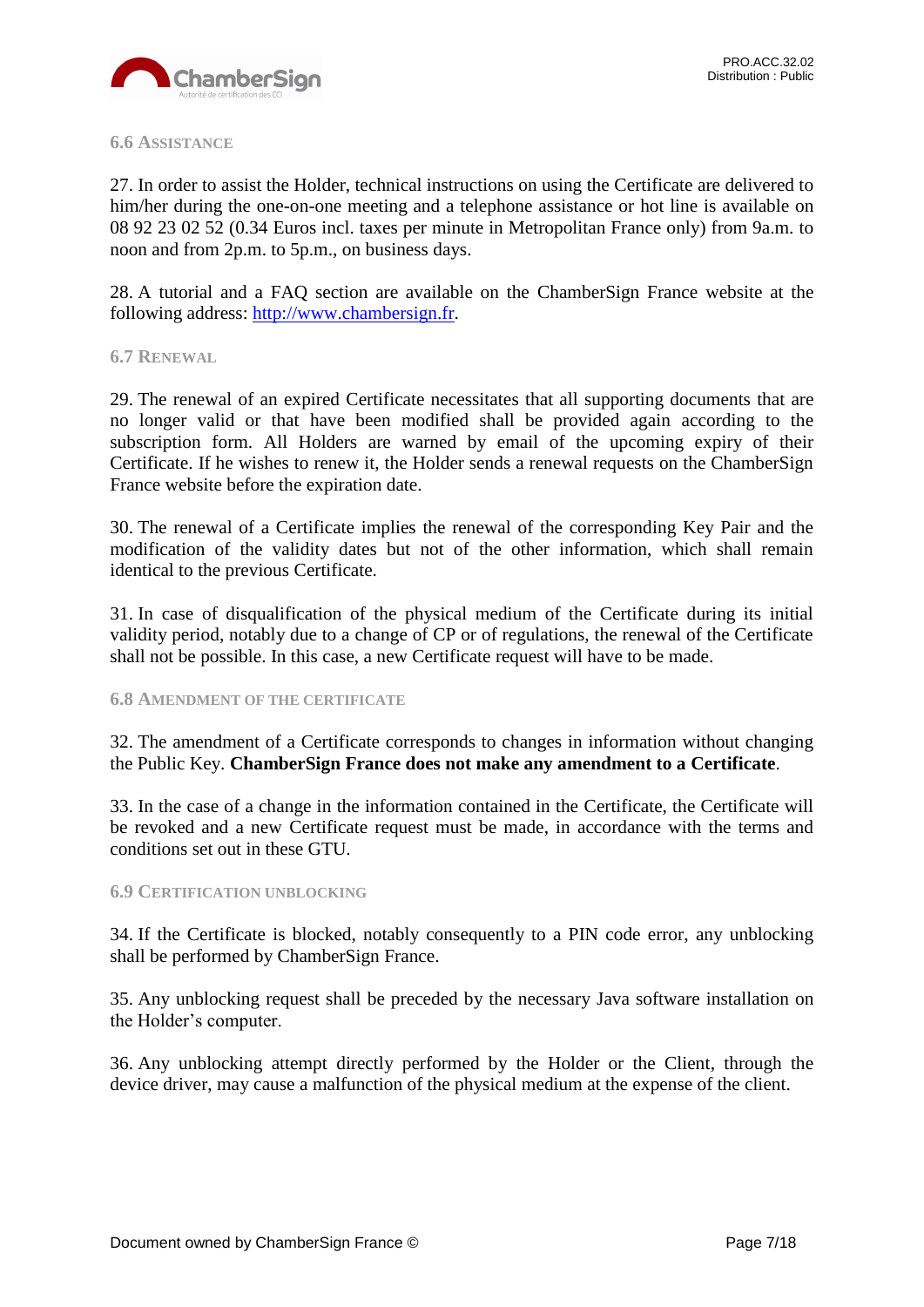

# <span id="page-7-0"></span>**7. CONDITIONS FOR USING CERTIFICATES AND RESTRICTIONS**

37. The use of the Holder's Private Key and of the Certificate must remain strictly limited to Authentication and electronic signature services.

38. The Certificates must not be used for personal purposes.

# <span id="page-7-1"></span>**8. CERTIFICATE VERIFICATION PROCEDURE**

39. ChamberSign France undertakes to provide, 24h/24 a consultancy service on its [www.chambersign.fr](http://www.chambersign.fr/) website enabling to check the validity of the Certificates it has issued.

40. The information made available by ChamberSign to the Certificate User will enable the latter to check and validate the status of a Certificate and of all of the corresponding Certification chain.

## <span id="page-7-2"></span>**9. REVOCATION OF THE CERTIFICATE**

41. A certificate may be revoked by ChamberSign for the following reasons:

- amendment in information contained in the Certificate;
- inaccurate information provided in the registration file;
- lack of payment of the price of the Certificate by the Client;
- possible or proved compromise of the Holder's Private Key;
- malfunction of the physical medium or its associated device driver;
- lack of respect by the Holder of the rules for using the Certificate;
- lack of respect by the Holder and/or the Client of ChamberSign France's CP obligations;
- performance of fraudulent operations;
- termination of the subscription;
- request for revocation of the Certificate by the Client;
- end of the Holder's office or employment with the Client, for whatever reason : death, resignation, etc;
- Theft or loss of the Certificate's physical medium;
- Cessation of the Holder' business.

42. Request to revoke the Certificate may be made at any time by registered letter with confirmation of receipt sent to the RO, or online from the following website: [www.chambersign.fr.](http://www.chambersign.fr/)

43. The revocation request may be made by the following persons:

- the Legal Representative of the Client;
- the Holder;
- the Certification Representative
- ChamberSign France.

44. In case of a theft or loss or the physical medium and when several Certificates are stored on the same medium by the Holder, the Holder's revocation request shall include all of these Certificates.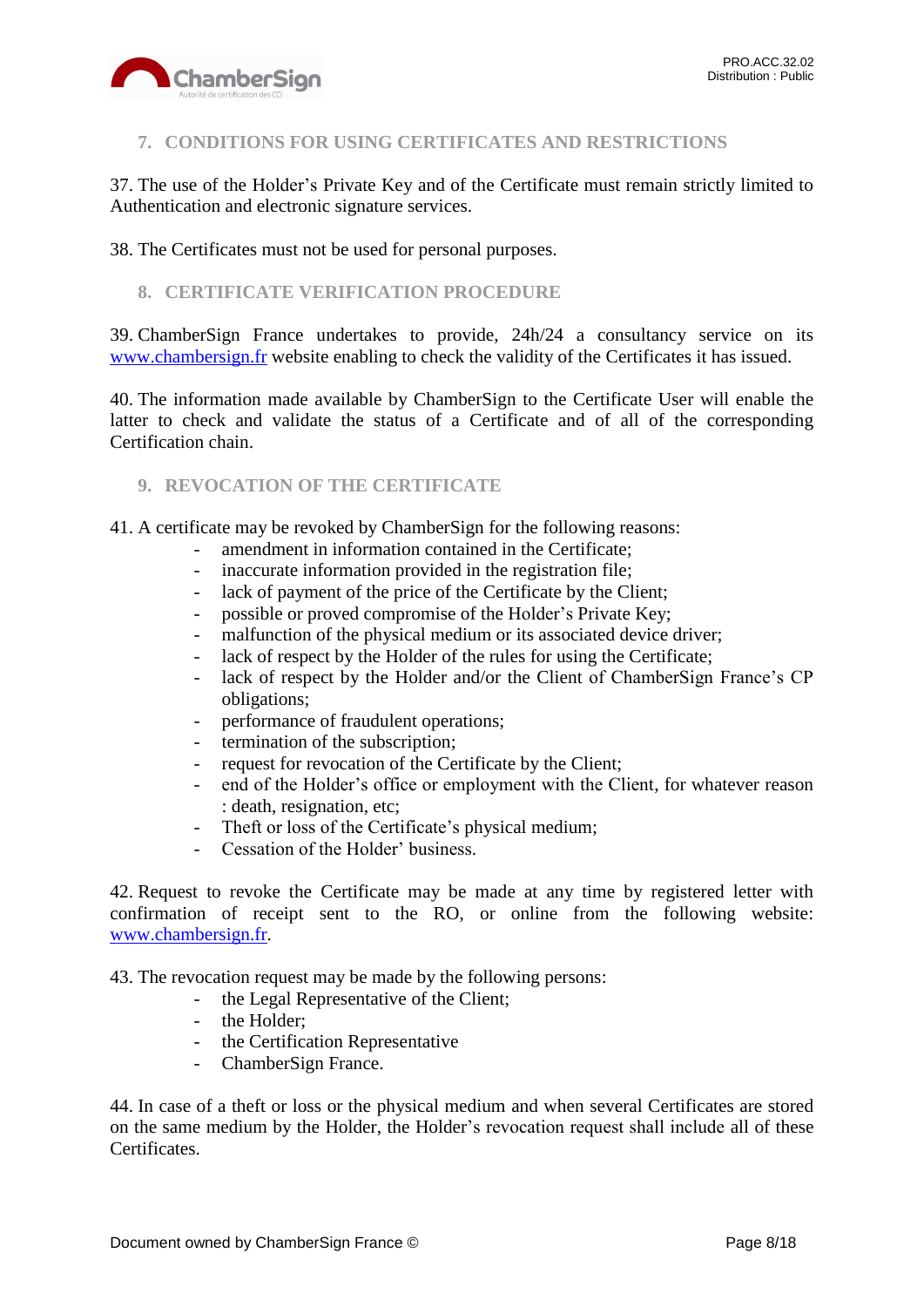

45. The revocation request shall undergo a verification procedure regarding the person making the request and their authority in relation to the Certificate.

46. The Holder receives confirmation of this revocation, by email.

47. The Holder acknowledges and accepts that he will bear all responsibility for any use of the Certificate after having become aware of the occurrence of any of the above-mentioned events, without prejudice to any legal action for liability that ChamberSign France reserves the right to instigate against the Holder.

<span id="page-8-0"></span>**10. CHAMBERSIGN'S OBLIGATIONS**

48. ChamberSign France allocates an OID to its CP which is included in the corresponding Certificates that it undertakes to have evolved in the case of evolution in its CP.

49. It undertakes to ensure the control by the RO of the identification of the Holder, the Legal Representative and, if applicable, the Certification Representative wishing to obtain a signature Certificate.

50. ChamberSign France undertakes to perform the certification services in accordance with the terms and conditions and subject to the restrictions of these GTU.

51. ChamberSign France undertakes to show the User of its Certificates, upon his request, that it has issued a Certificate for a given Holder and that this Holder has accepted the Certificate.

52. It undertakes to endeavour to create and issue Certificates that contain information deemed as accurate.

53. For this, ChamberSign France undertakes to ensure that the Certificate application file is complete, and that the documents provided apparently comply.

54. It undertakes to ensure that the Certificate is delivered to the Holder within a period of 48 hours as from receipt of a full file by the RO.

55. It undertakes to establish, by issuing a Certificate, a link between the identity of a person and the information contained in the said Certificate.

56. Should the Client's Legal Representative use the services of an assignee, the RO undertakes to inspect the assignee's identity and to check the existence of an authorisation signed between the Client's Legal Representative and the assignee.

57. The assignee shall be responsible for the validity of the mandate granted by the Client or its Legal Representative and undertakes to give the RO a sworn declaration to that effect.

58. ChamberSign France takes all reasonable steps to ensure that the Holders are aware of their rights and obligations regarding the use and management of the keys, the Certificates and the equipment and software used for the purpose of the KMI.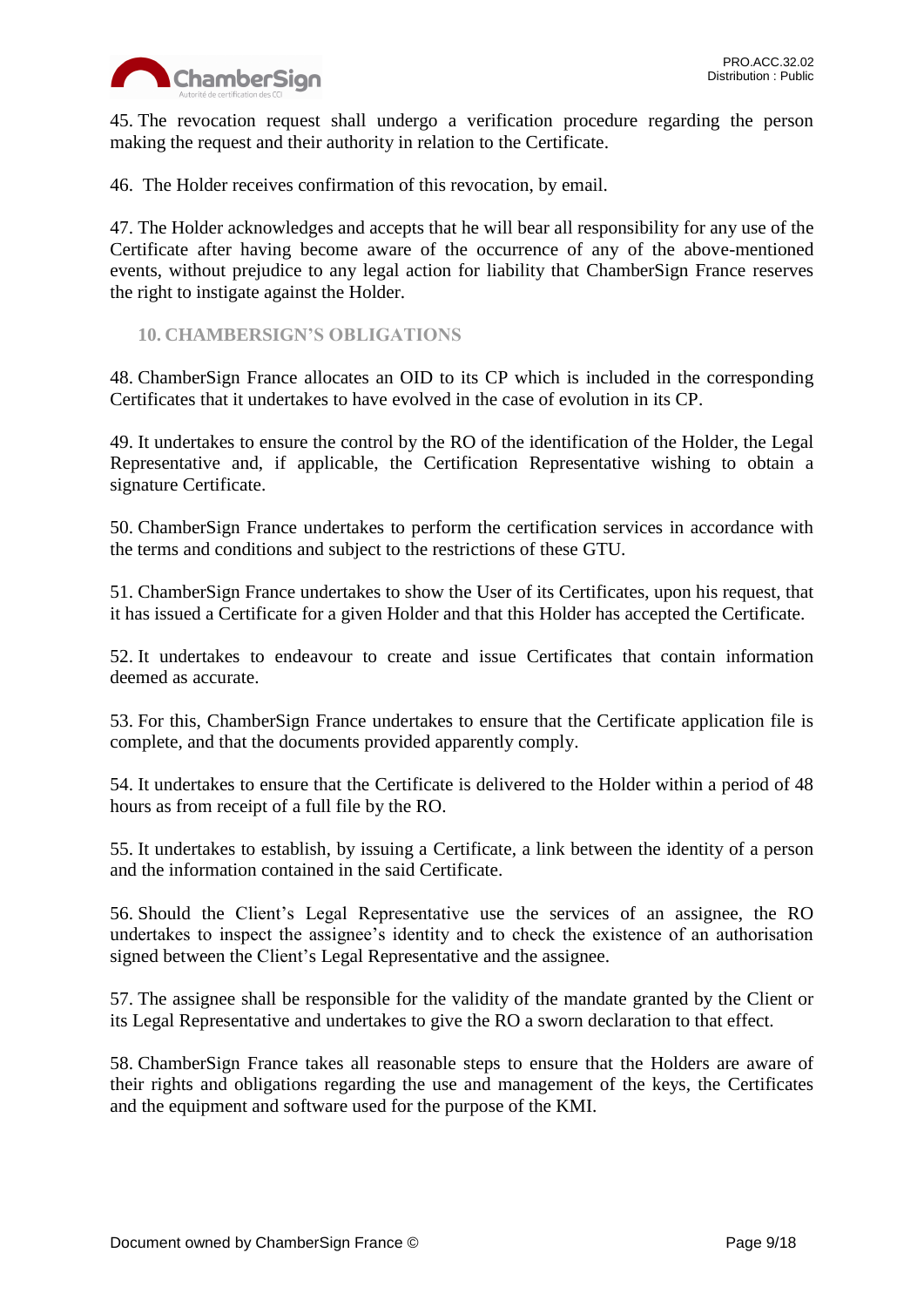

59. ChamberSign France takes all necessary measures in order to cover its liability related to its operations and/or activities and possesses the financial stability and resources required for working in compliance with the CP.

60. ChamberSign France has a general obligation of surveillance as regards the security and integrity of the Certificates issued by it or one of its components.

61. ChamberSign France undertakes to ensure the proper functioning of the Certificates that it issues.

# <span id="page-9-0"></span>**11. CLIENT'S OBLIGATIONS**

62. The Client and its Legal Representative undertake to respect the provisions of the GTU.

63. The Client and its Legal Representative are liable for managing the Certificates issued to their employees, assignees or agents in the scope of the subscription contract, and vouch that every Certificate Holder shall comply with the provisions of the GTU and that no fraud or failure will be committed. In this respect, the Client and its Legal Representative notably ensure that the Holder shall:

- Not make any personal use of the Certificates;
- Not communicate information relative to the creation or modification of the Certificate during the lifetime of the Certificate;
- Respect the revocation procedure as set forth in article 8;
- Keep secret and in a secure manner the confidential data and the Certificate physical medium.

64. The Client and its Legal Representative undertake to provide all useful, accurate and updated information for creating and managing the certificates.

65. The Client and its Legal Representative undertake to inform the related RO with any amendments regarding the information contained in the Certificate, by letter with the supporting documents required, within 30 days from their occurrence. Otherwise, ChamberSign France reserves the right, once the period has passed, to revoke the Certificate (or rescind the subscription).

66. The Client and its Legal Representative vouch for the accuracy of the information provided and the comprehensiveness of the supporting documents required for the registration of the Certificate.

67. The Client and its Legal Representative acknowledge and accept that the information provided in this respect is kept and used by ChamberSign France in order to manage the Certificates in accordance with the conditions stipulated by law and in particular those regarding the protection of personal data.

68. The Client and its Legal Representative acknowledge being informed of the installation condition of the ChamberSign France Certificates. In particular, the Certificate is the subject of a tutorial available on the ChamberSign France website.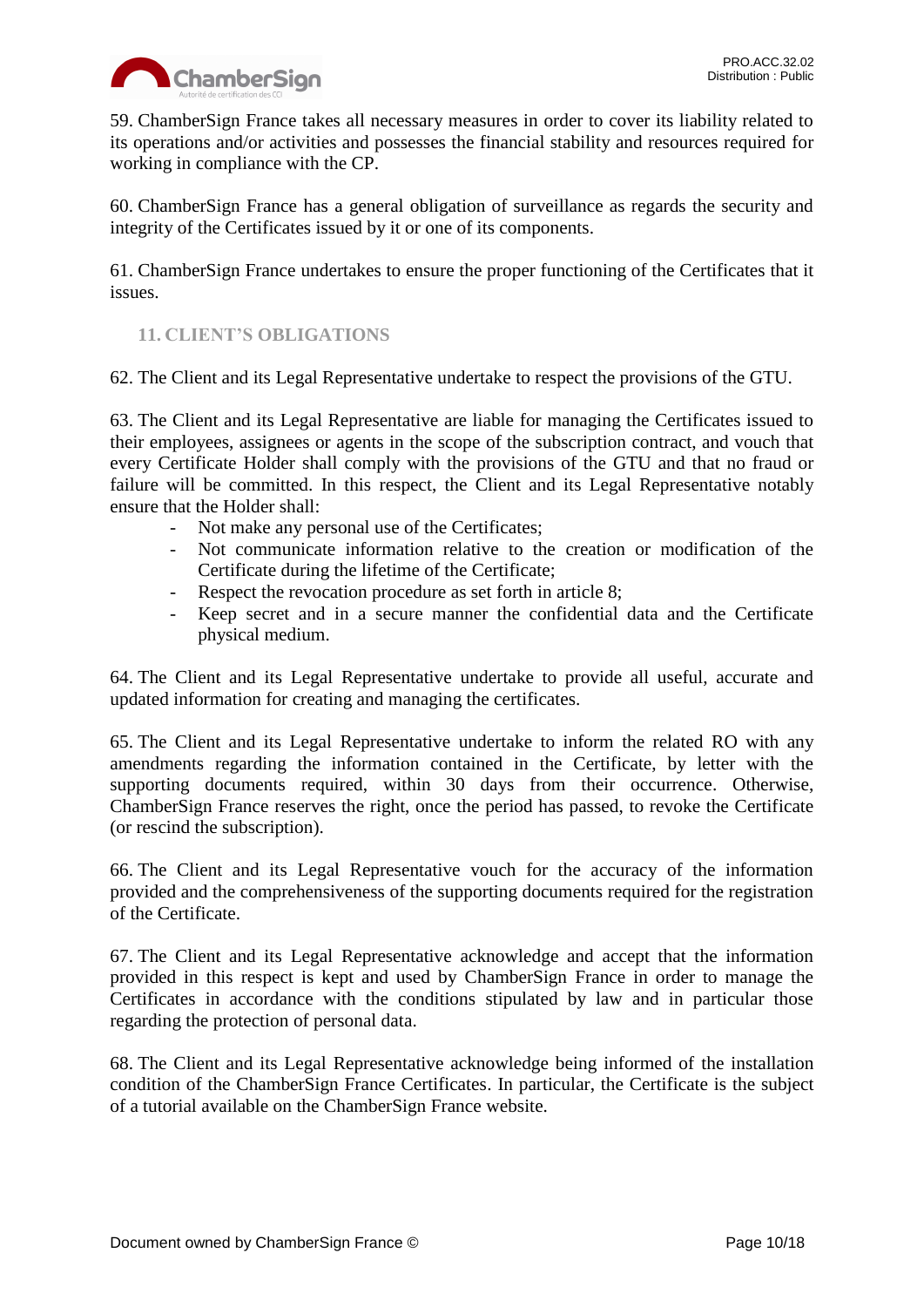

69. The Client and its Legal Representative shall choose equipment and software providing the necessary security for the installation and protection of the Certificates and material support.

<span id="page-10-0"></span>**12. HOLDER'S OBLIGATIONS**

70. The Holder commits to give any necessary, accurate and updated information for the creation and managing of Certificates for the duration of the contract.

71. The Holder vouches the accuracy of the given information and of the comprehensiveness of the supporting documents required for the registration of the Certificate.

72. He acknowledges and accepts that the information provided in this respect is kept and used by ChamberSign France in order to manage the Certificates in accordance with the conditions stipulated by law and in particular those regarding the protection of personal data.

73. The Holder informs ChamberSign France of any amendment regarding the information contained in his/her Certificate. In the case of a lack of prior information from the Holder to ChamberSign France, ChamberSign France's liability may not be engaged in case of discrepancies between the information and reality.

74. ChamberSign France reserves the possibility to perform random checks regarding the accuracy of the information contained in the Certificate.

75. The Holder commits to inform the related RO with any amendments regarding the information contained in the Certificate, by letter with the supporting documents required, within a period of 30 days as from their occurrence. Otherwise, ChamberSign France reserves the right, once the period has passed, to revoke the Certificate.

76. The Holder acknowledges that he/she has been informed of the conditions of installing the Certificates and of the tutorial available on the ChamberSign France website.

77. The Holder chooses equipment and software providing security in keeping with his/her needs for the installation and protection of the Certificates and physical media.

78. The Holder undertakes to respect the authorised uses of the Key Pairs and Certificates.

79. The Holder protects his/her Private Key by means that are adapted to his/her surroundings. He notably commits to not communicate his PIN code or his security questions' answers to a third party.

80. The Holder protects his/her activation data and, if need be, implements it.

81. The Holder protects the access to his/her Certificates base.

82. The Holder respects the conditions of using his/her Private Key and the corresponding Certificate.

83. The Holder must make, immediately, a revocation request of his/her Certificate in the case of compromise or suspected compromise of his/her private key (or his activation data).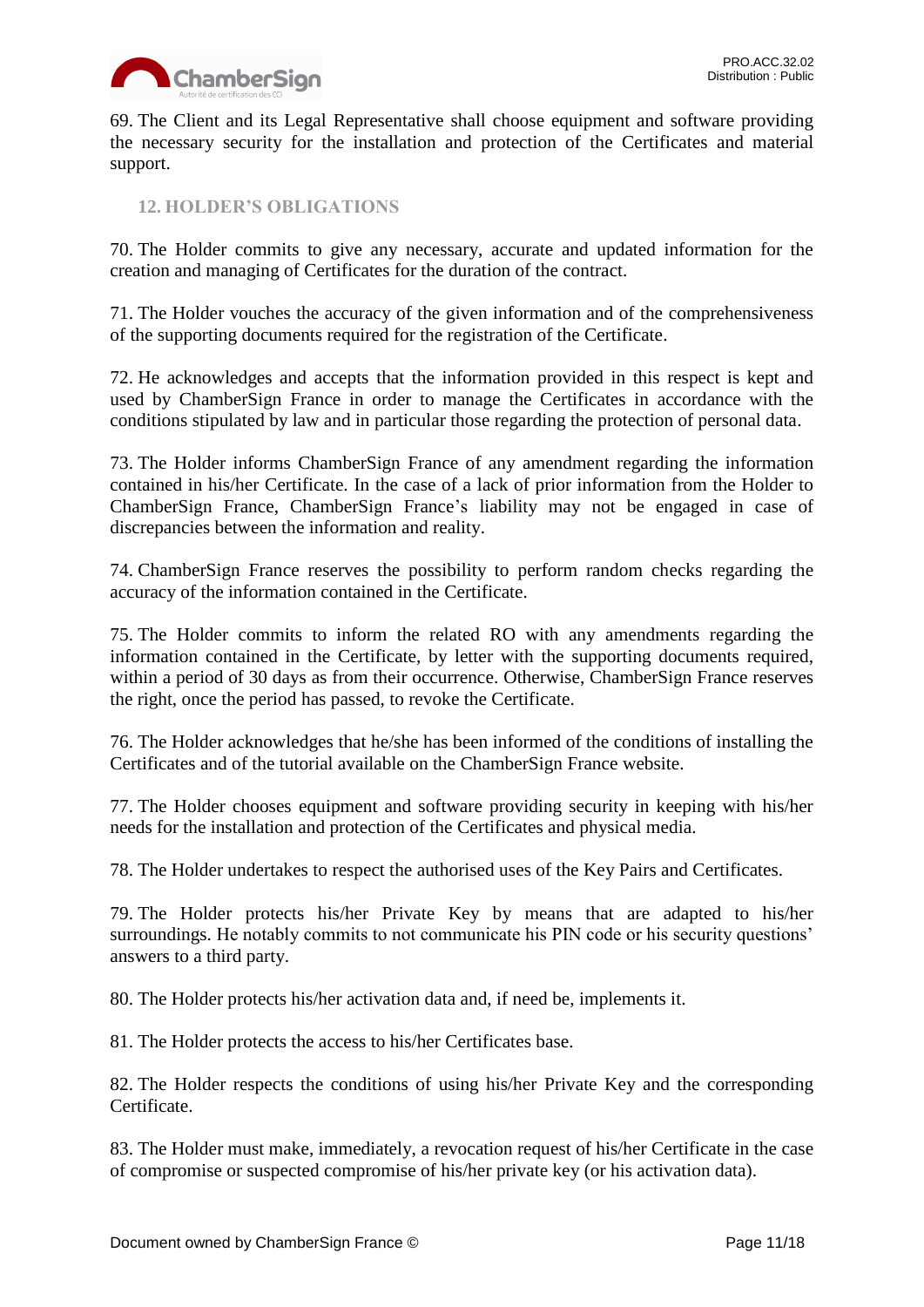

84. The Holder undertakes not to deliver the Certificate attributed to him/her or the protection codes of this Certificate.

85. The Holder is informed that the personal identity information may be used as elements of authentication during the revocation request.

<span id="page-11-0"></span>**13. OBLIGATIONS OF CERTIFICATE USERS**

86. The Certificate Users undertake to respect these GTU.

87. The Certificate Users check and respect the purpose for which a Certificate has been issued.

88. The Certificate Users check that the Certificate issued by ChamberSign France is referenced at the security level and for the level of trust required by the application.

89. When the Holder is not the Legal Representative of the Entity, the Certificate User is responsible for checking that the Holder, on the date of signature, has the necessary powers for binding the Entity for the deed in question.

90. For each of the Certificates of the certification chain, from the Holder's Certificate to the root certification authority, the Certificate Users check the status of the Certificate and in particular the digital signature of ChamberSign France, issuer of the Certificate in question, and inspect the validity of this Certificate.

91. The Certificate Users check and respect the obligations of the Certificate Users set forth in the applicable CP.

#### <span id="page-11-2"></span><span id="page-11-1"></span>**14. PRICE AND PAYMENT**

**13.1. PRICE**

92. The price of the Certificates is assessed in accordance with the pricing conditions issued by ChamberSign France.

93. The following settlement means are accepted:

- Cash card;
- Bank transfer;
- Order for payment;
- Cheque.

94. No discount is granted in the case of early settlement.

95. ChamberSign France reserves will invoice bank fees to the Client should the latter issue a bad cheque, along with any costs incurred due to a payment error by the Holder, or in case of a double payment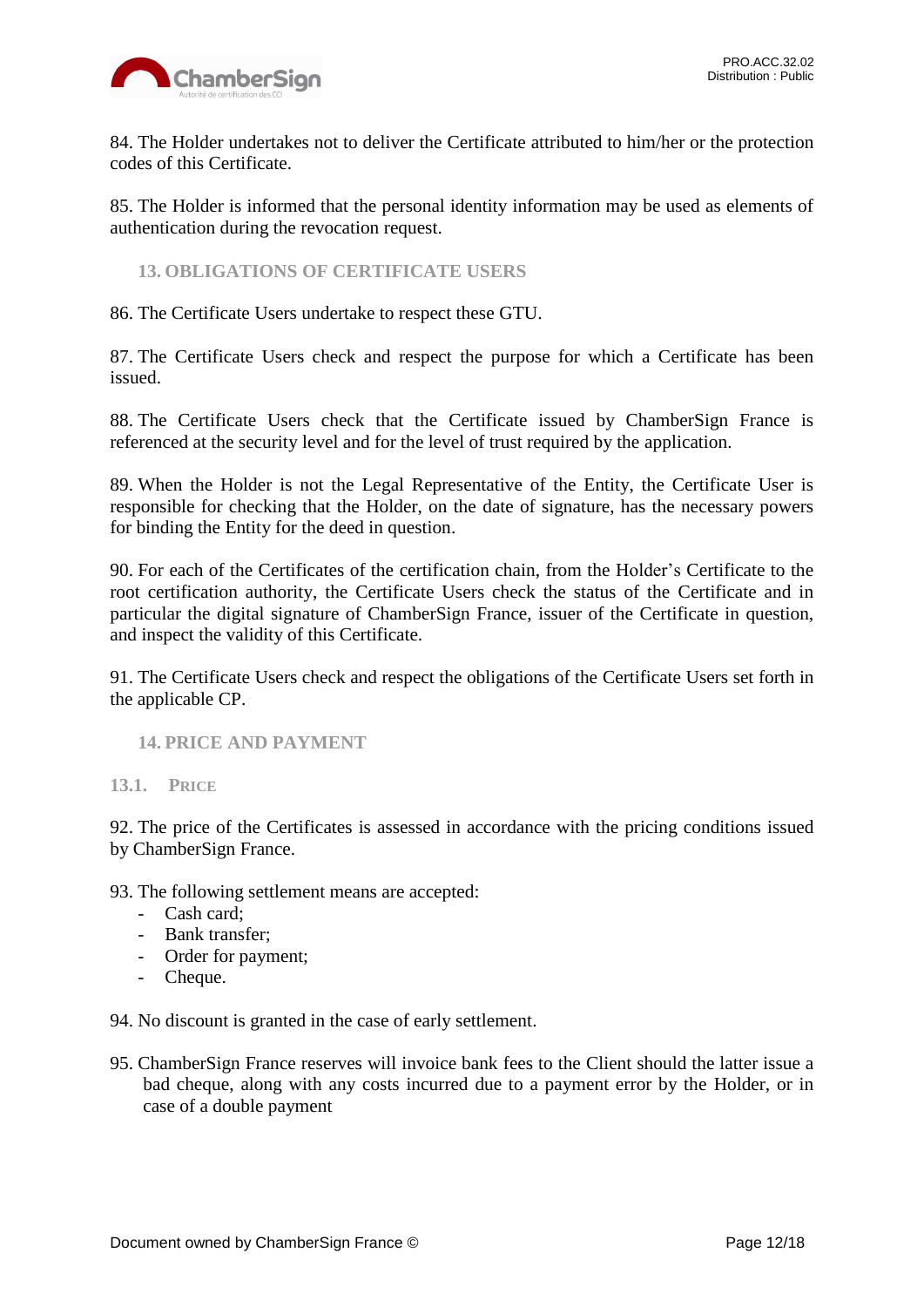

- 96. The price of the Certificate is settled upon receipt of the invoice which corresponds to the downloading of the certification or to the anniversary date, if the payment is made in instalments.
- 97. As an exception to the above, the Client may request, on its Certificate request, to benefit from a payment by yearly instalment.. In this case, the annual subscription fee is due at the Certificate anniversary date, as set forth in the subscription invoices, unless the Certificate has been revoked by the Client or the Holder at least one month before this date.
- 98. Payments are due on their due date even if the invoices issued by ChamberSign France do not mention a purchase order number or any other specific mention requested by the Client.
- 99. The Client acknowledges that the price of the Certificate is fully owed notwithstanding the Certificate early revocation, for whatever cause and even when the payment is made in instalments. The Client may consequently be obligated by way of court proceedings or by a judicial officer (bailiff) to pay any remaining amount.
- 100.In the case of lack of settlement within the required period, an indemnity shall be owed, in accordance with article L 441-6 of the Code de Commerce, calculated on the basis of the interest rate applied by the European Central Bank to its most recent refinancing operation, increased by 10 percentage points, as well as a fixed indemnity for recovery costs of 40 $\epsilon$ .
- 101.These penalties will be applicable as from the day following the date stipulated for the settlement of the invoice and shall be payable without any reminder being required.
- 102.In the case of lack of settlement, the Certificate will be rightfully revoked without entitling any party to compensation or replacements.

## <span id="page-12-0"></span>**13.2. INVOICING**

- 103.Original invoices are issued by ChamberSign France under electronic form and sent by email to the Holder or to any email address indicated to this purpose by the Holder during the Certificate request. The Holder and the Client commits to inform ChamberSign France of any email address modification.
- 104.No request to obtain a paper invoice will be honoured.
- 105.An invoice is issued for each individual Certificate, even when the Client has several Certificates. The issuance of a global invoice on the Client request will generate an extra cost of 40  $\epsilon$  without tax plus 5  $\epsilon$  without tax per Certificate (cost of cancelling each invoice).
- 106.The Client's registered name and address indicated on the Certificate request will be used to issue invoices. No changes to this information may be made on the invoices or on the Certificate. In the case of a change of the information in the Certificate, the Certificate will have to be revoked and a new Certificate request done, under the GTU conditions.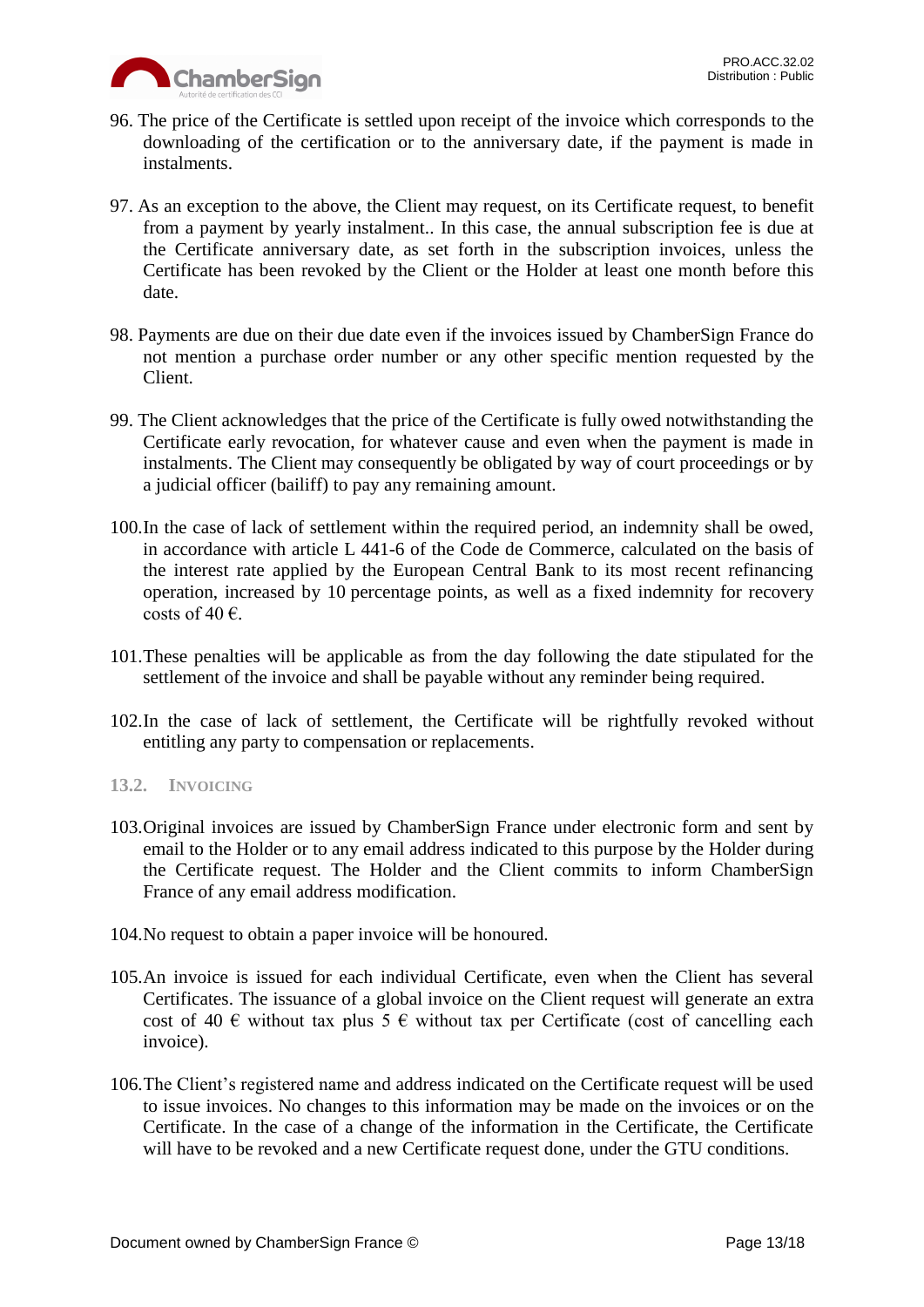

- <span id="page-13-0"></span>107.ChamberSign France is liable for the compliance of its Certification Policy with the requirements issued by the Standard-CP.
- 108.ChamberSign France bears the cost of any damaging consequences as a result of failure by it or one of its components to respect its Certification Policy.
- 109.ChamberSign France acknowledges that its liability is incurred in the case of fault or negligence, by itself or one of its components, of any kind and seriousness whatsoever, which may lead to Holders' personal data being read, altered or misused for fraudulent purposes, whether this data is contained or in transit in the ChamberSign France Certificate management applications.
- 110.It is responsible for maintaining the level of security of the technical infrastructure that it uses for providing its services.
- 111.ChamberSign France may not be held liable for the prejudice caused by a use of the Certificate that exceeds the limits of the authorised use.
- 112.ChamberSign France's liability may not be incurred in the case of inaccurate information due to false declarations, false documents or the absence of information on amendments occurring in the situation of the Client, the Holder, or the Legal Representative or the Certification Representative upon creating the Certificate or during its validity period, whether such false declaration, false document or omission is intentional or not.
- 113.ChamberSign France does not make any commitment, or take on any liability as regards the consequences of delays in transmission, alteration, errors or losses of any electronic message, letter or document signed.
- 114.ChamberSign France may not be held liable for any content of the messages signed using its Certificates, the Client and the Holder being exclusively responsible to third party for the content of such messages.
- 115.Without prejudice to the section entitled "Insurance", ChamberSign France may not, under any circumstances, be held liable for any consequential damage such as, for example, any financial or commercial prejudice, or loss of profits or business, caused by or resulting from the subscription or related to the use of the Certificates issued by ChamberSign France.
- 116.It does not take on any commitment or liability regarding the use of a Certificate that does not comply with these GTU, in particular as regards the inspection procedures on the validity of the Certificate during a transaction.
- 117.Furthermore, ChamberSign France may not be held liable for phenomena related to the normal wear and tear of computing media, and in particular the deterioration of the information held on the said media due to the influence of magnetic fields.
- 118.ChamberSign France may not be held liable for damage related in particular to an interruption or fault in the services and applications of the Certificate User.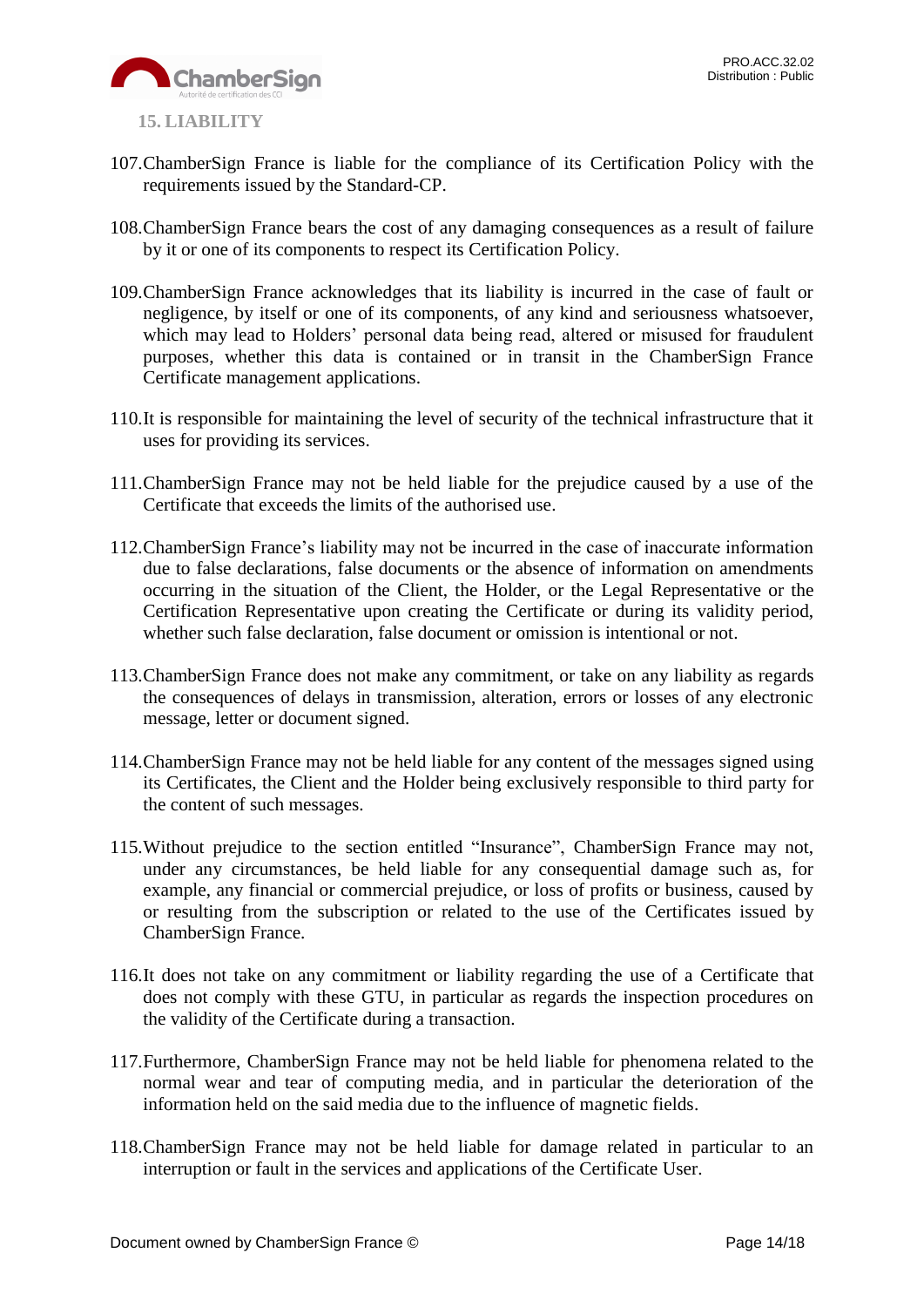

- 119.If the Legal Representative has acquired one or several physical media, ChamberSign France is only responsible for their physical issue.
- 120.As a result of the constant evolution of the technology and applicable framework security standards, in the case of a fault of the physical medium or its related device driver, the Client will have to make a revocation request.
- 121.ChamberSign France may not be held liable for the use of the Private Key of the Holder, who has personal liability for it. Any damage related to the Compromise of the Private Key is borne by the Legal Representative.
- 122.ChamberSign France may not be held liable for any illegal use of the Certificate when the Client, Legal Representative, Certification Representative or Holder have not made a revocation request in accordance with these GTU.

<span id="page-14-0"></span>**16. INSURANCE**

- 123.ChamberSign France has taken out an insurance policy through Gras Savoye, insurance broker, covering the consequences of its professional civil third-party liability, for all physical, material and consequential damage resulting from its activity.
- 124.According to the terms of the insurance policy taken out by ChamberSign France, and in the limits and conditions stipulated in this policy, the Holder may benefit from the replacement of a lost or stolen Certificate.

<span id="page-14-1"></span>**17. CONFIDENTIALITY**

125.All information and all data provided by the parties, in writing or verbally shall be considered as confidential.

126.The parties undertake to:

- treat the confidential information with the same level of protection as they apply to their own confidential information of the same importance;
- keep the information confidential and ensure that it is not revealed or likely to be revealed either directly or indirectly to any third party;
- avoid the confidential information being either copied, reproduced, duplicated, in part or in whole, when such copies, reproductions or duplications are not directly related to the performance of these general terms.

<span id="page-14-2"></span>**18. INTELLECTUAL PROPERTY**

- 127.The parties declare and guarantee that they have free disposal of the trademarks, names, corporate names and other distinctive signs to be used in relation to these general terms.
- 128.With the exception of the use of the Certificates as stated in the GTU, the Entity and the Client and the Holder shall not present or use trademarks, logos, files or any other intellectual property rights belonging to ChamberSign France without its prior, explicit and written authorization.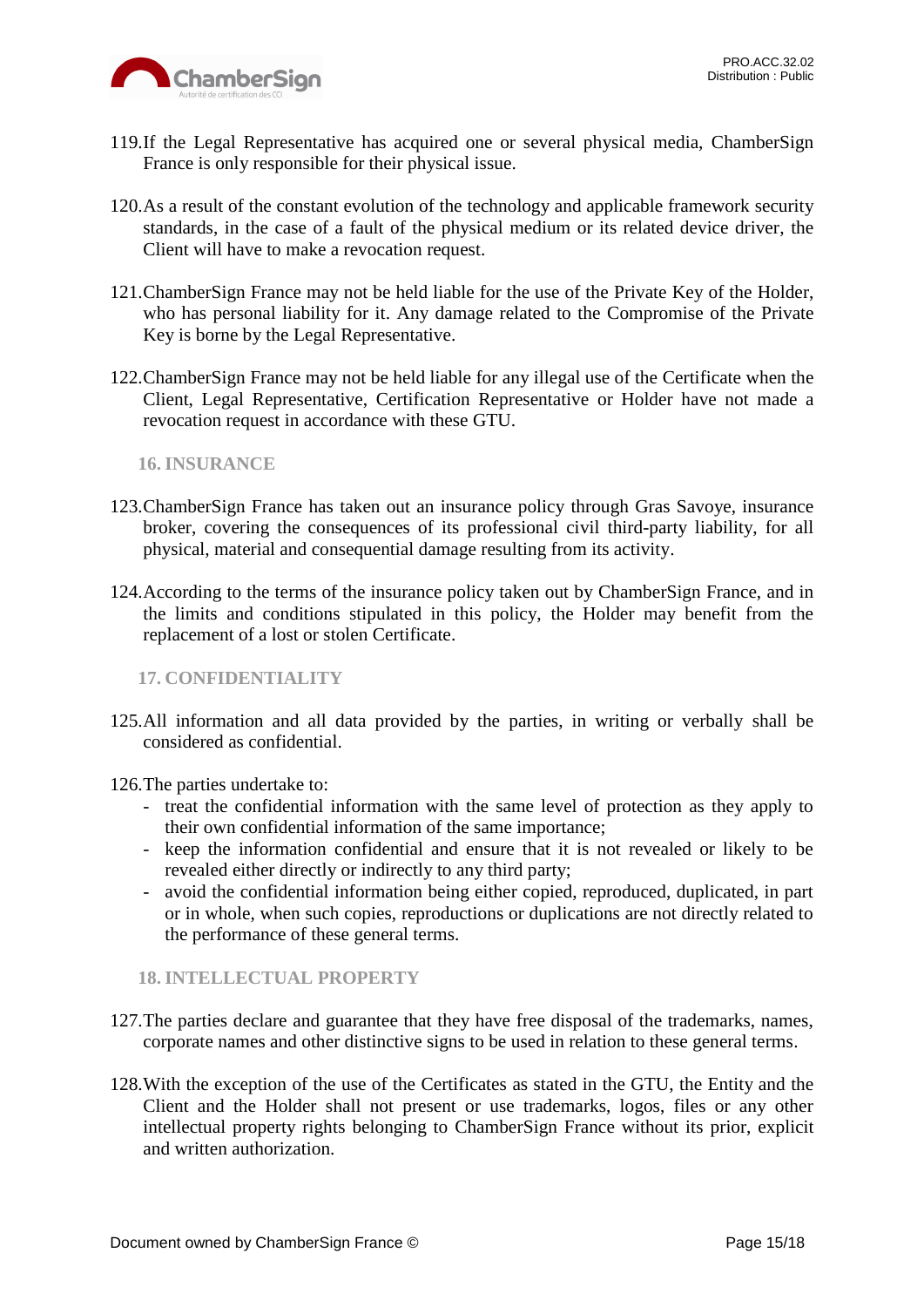

- <span id="page-15-0"></span>**19. PERSONAL DATA**
- 129.The personal data collated by ChamberSign France for the purpose of issuing and keeping the Certificates will only be processed for the purpose for which they have been collated.
- 130.ChamberSign France represents and warrants that the collection of personal data in relation to these general terms and the processing for which it is responsible is performed in accordance with the terms of law no. 78-17 of  $6<sup>th</sup>$  January 1978 regarding IT, files and freedom.
- 131.In particular, ChamberSign France deals personally with the observation in relation to the persons involved in the collation and processing of personal data of the information specified in article 32 of the law of  $6<sup>th</sup>$  January 1978.
- 132.ChamberSign France ensures the confidentiality and security of the data collated in relation to these general terms.
- 133.However, this data may be provided to the technical operator of ChamberSign France, which respects the same confidentiality policy as ChamberSign France.
- 134.The Legal Representative, the Certification Representative and the Holder may write to ChamberSign France, at the following address: ChamberSign France - 46 avenue de la Grande Armée - 75858 PARIS Cedex 17, in order to use their rights to access, question, oppose for legitimate grounds, and rectify the information about them and being processed by ChamberSign France, in accordance with the conditions set out by the law of 6<sup>th</sup> January 1978.

<span id="page-15-1"></span>**20. TERMINATION OF THE SUBSCRIPTION**

- 135.The Client may terminate the subscription at any time, without reason.
- 136.In this case, the latter may not claim the reimbursement of the amounts already paid in relation to the subscription for ChamberSign France's Certification service.
- 137.ChamberSign France may terminate the subscription in advance if the Legal Representative or the Holder does not respect the contractual obligations incumbent upon them, after formal notice remaining unanswered after 30 days.
- 138.The subscription is terminated automatically:
	- in the case of expiry of all of the Certificates that have not been renewed;
	- in the case of revocation of the Certificates;
	- in the case of lack of payment of the price of the subscription.
- 139.If, after revocation, ChamberSign France receives a new certificate request from the same person, a new file shall be created and the GTU should be signed again.
- 140.In the case of termination occurring before the end of the validity period related to the Certificate, for reasons not attributable to ChamberSign France, the price paid by the Client shall remain acquired by ChamberSign France.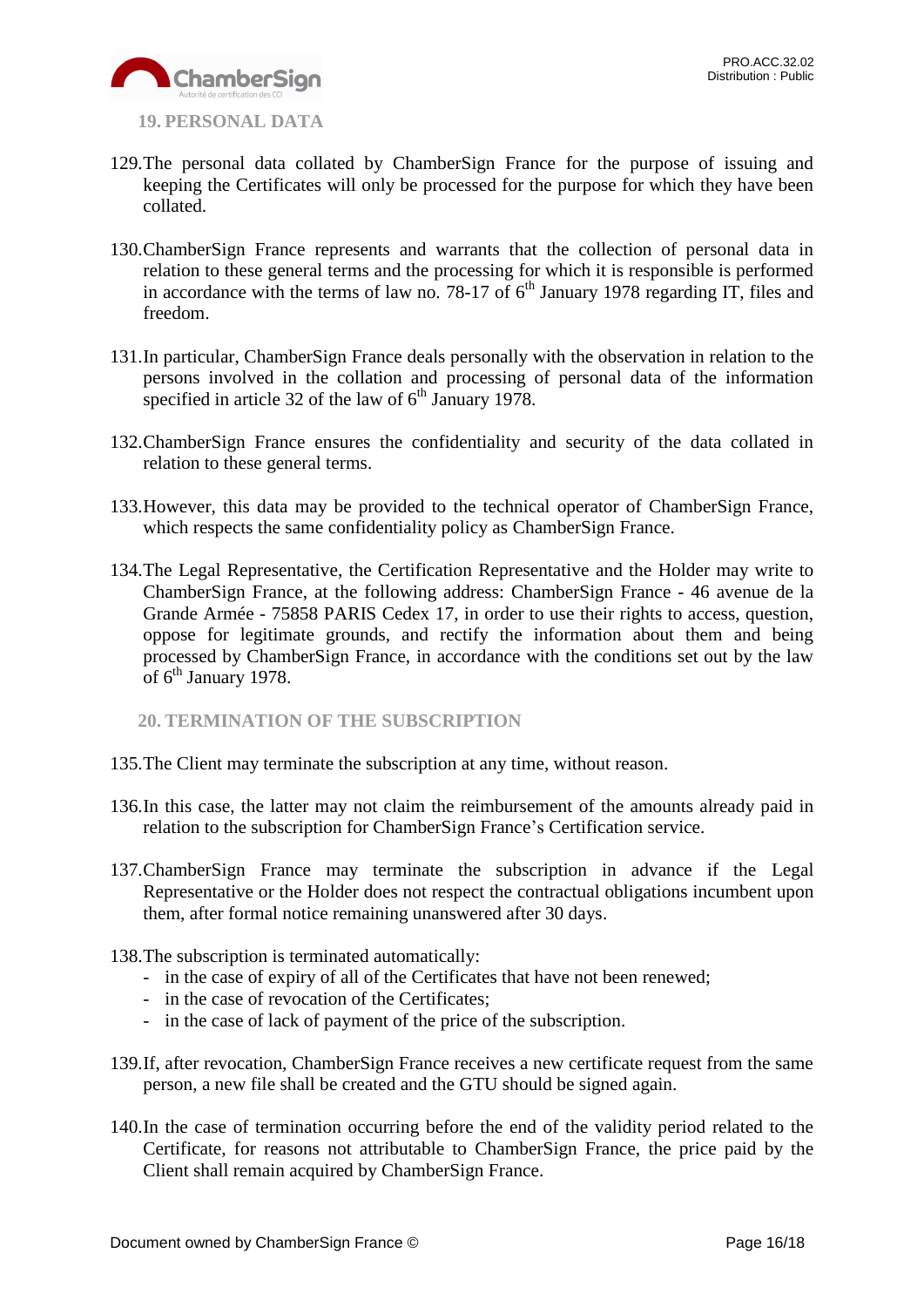

<span id="page-16-0"></span>**21. CONSERVATION**

- 141.ChamberSign France shall keep the documents regarding the proof of the Holders' identification inspection for the periods stipulated in the Certification Policy.
- 142.The logbooks shall be kept on site for a period of 30 days. After being generated, they shall be archived and kept for five years.
- 143.The registration files are archived for a period of 11 years from the Certification issuance. If the Client requests a copy of the registration file, the related cost shall be charged to the Client.
- 144.The Certificates and the CRLs are archived for a period of 5 years.
- 145.If the Client wishes the registration file, the Certificates or the CRLs to be archived for a longer period, he shall do it on its own and bear the relevant costs.

#### <span id="page-16-1"></span>**22. NULLITY**

146.Should one or several clauses of these GTU be deemed as null and void or declared as such by a law, regulation or further to a final ruling from a jurisdiction, the other clauses shall maintain their full validity except in the case of characteristics that are inseparable from the disputed clause.

<span id="page-16-2"></span>**23. ENTIRE AGREEMENT**

- 147.The parties acknowledge that the GTU, subscription form, pricing list and Certification Policy of ChamberSign France and any contractual document regarding the issuance and management of the Certificates constitute the whole of the agreement.
- 148.In the case of contradiction, these terms shall prevail over any other of the parties' documents and notably the Client's general term of purchase.

<span id="page-16-3"></span>**24. DISPUTE SETTLEMENT – JURISDICTION – APPLICABLE LAW**

- 149.In the case of difficulty in interpreting and performing the terms of the contractual documents or of one of their riders, the parties decide to submit this difficulty to an outof-court procedure and/or if necessary, use the services of an appraiser.
- 150.Otherwise, cases will be referred exclusively to the judicial courts.
- 151.These GTU are governed by French law.
- 152.The same applies for the form and content rules, notwithstanding the places of performance of the substantial or ancillary obligations.
- 153.The French laws and standards applicable to electronic signature Certificates are in particular: